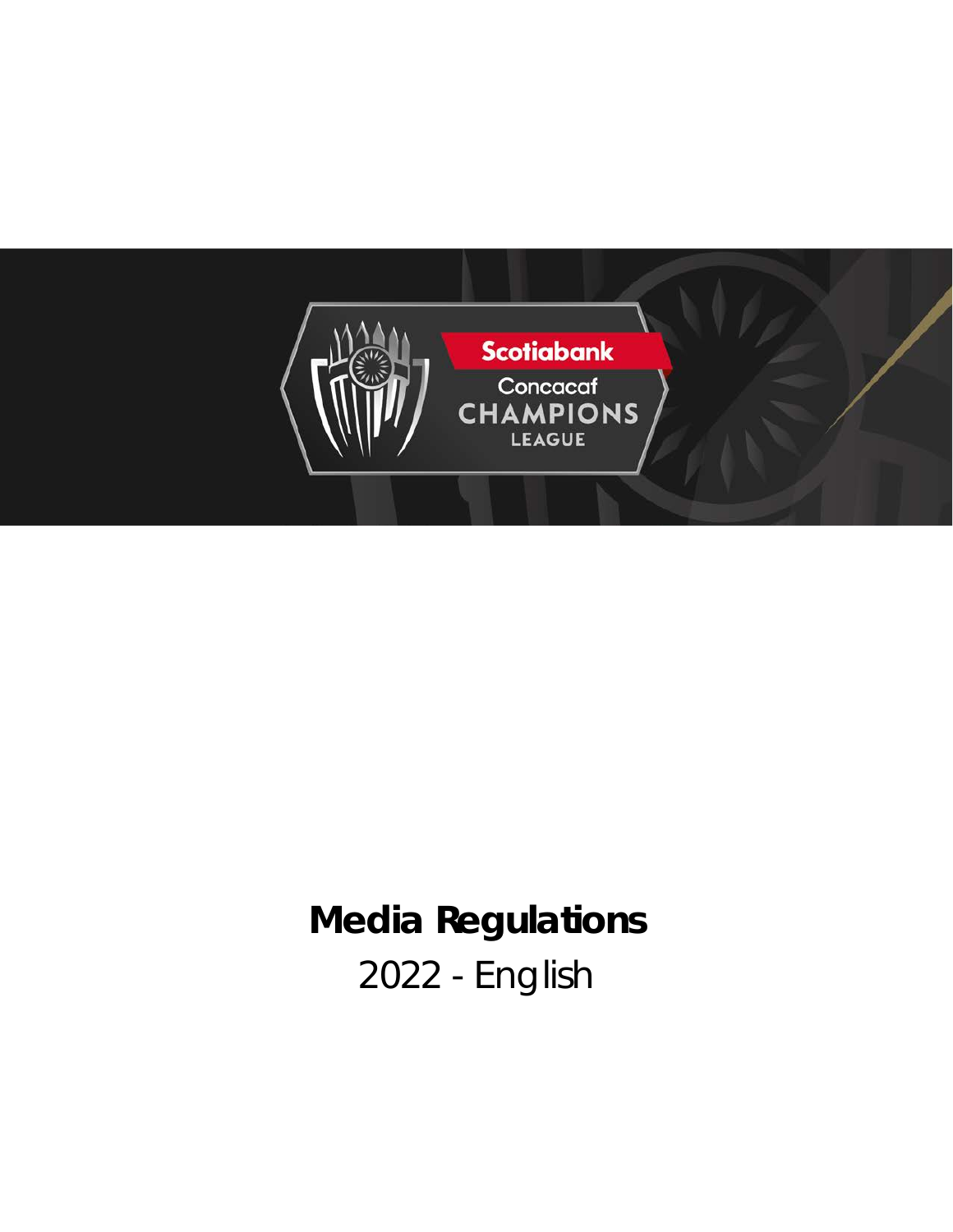Media Regulations<br>2022 - English

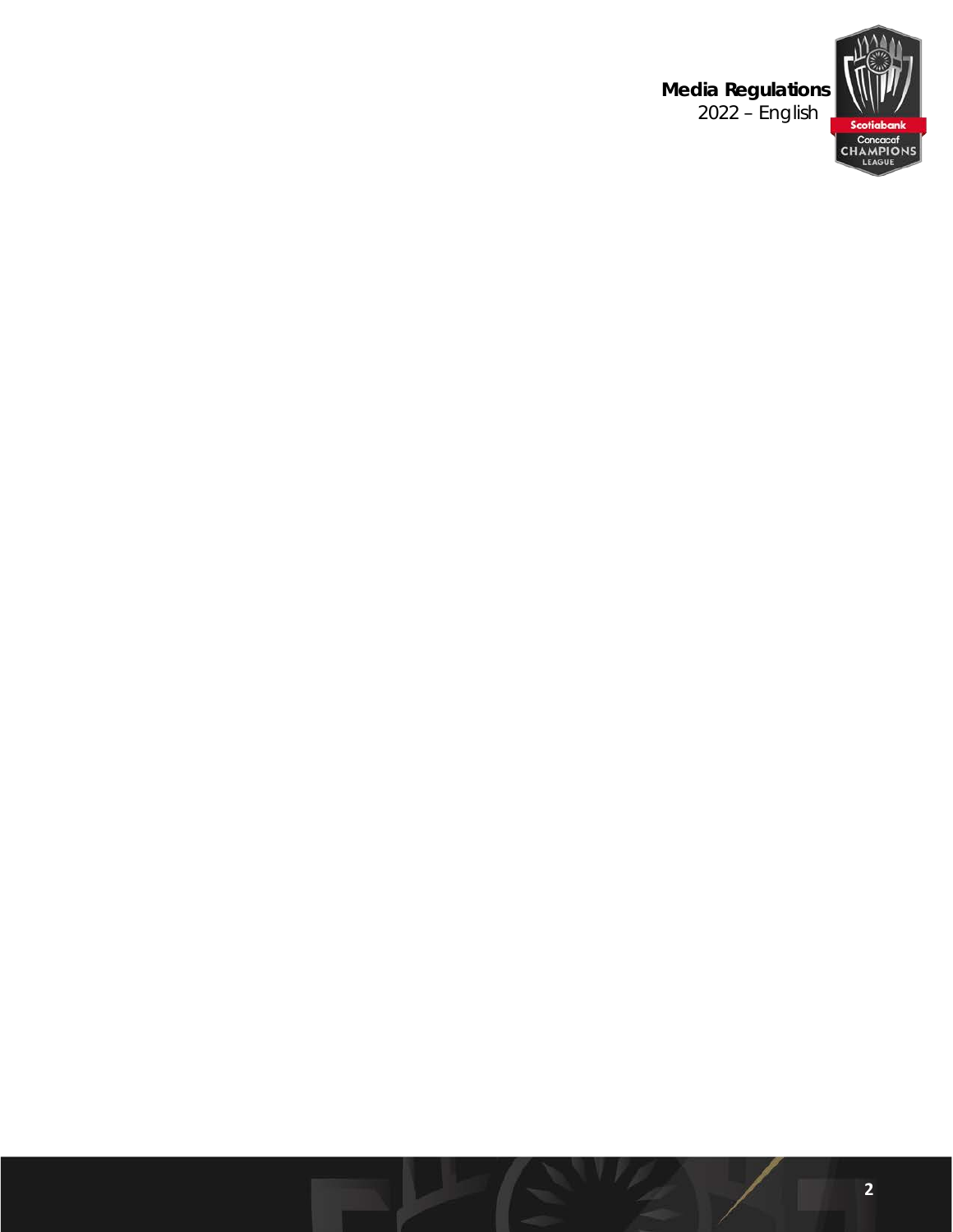**Media Regulations**<br> $2022 - English$ 



# **TABLE OF CONTENTS**

| 1 <sub>1</sub> |       |  |
|----------------|-------|--|
|                |       |  |
|                |       |  |
| 2.             |       |  |
|                |       |  |
|                |       |  |
|                |       |  |
| 3.             |       |  |
|                |       |  |
|                |       |  |
| 4.             |       |  |
|                |       |  |
|                |       |  |
|                |       |  |
|                |       |  |
| 5.             |       |  |
|                |       |  |
|                |       |  |
|                |       |  |
|                |       |  |
|                |       |  |
|                |       |  |
|                |       |  |
|                |       |  |
|                |       |  |
|                | 5.10. |  |
| 6.             |       |  |
|                |       |  |
|                |       |  |
| 7.             |       |  |
|                |       |  |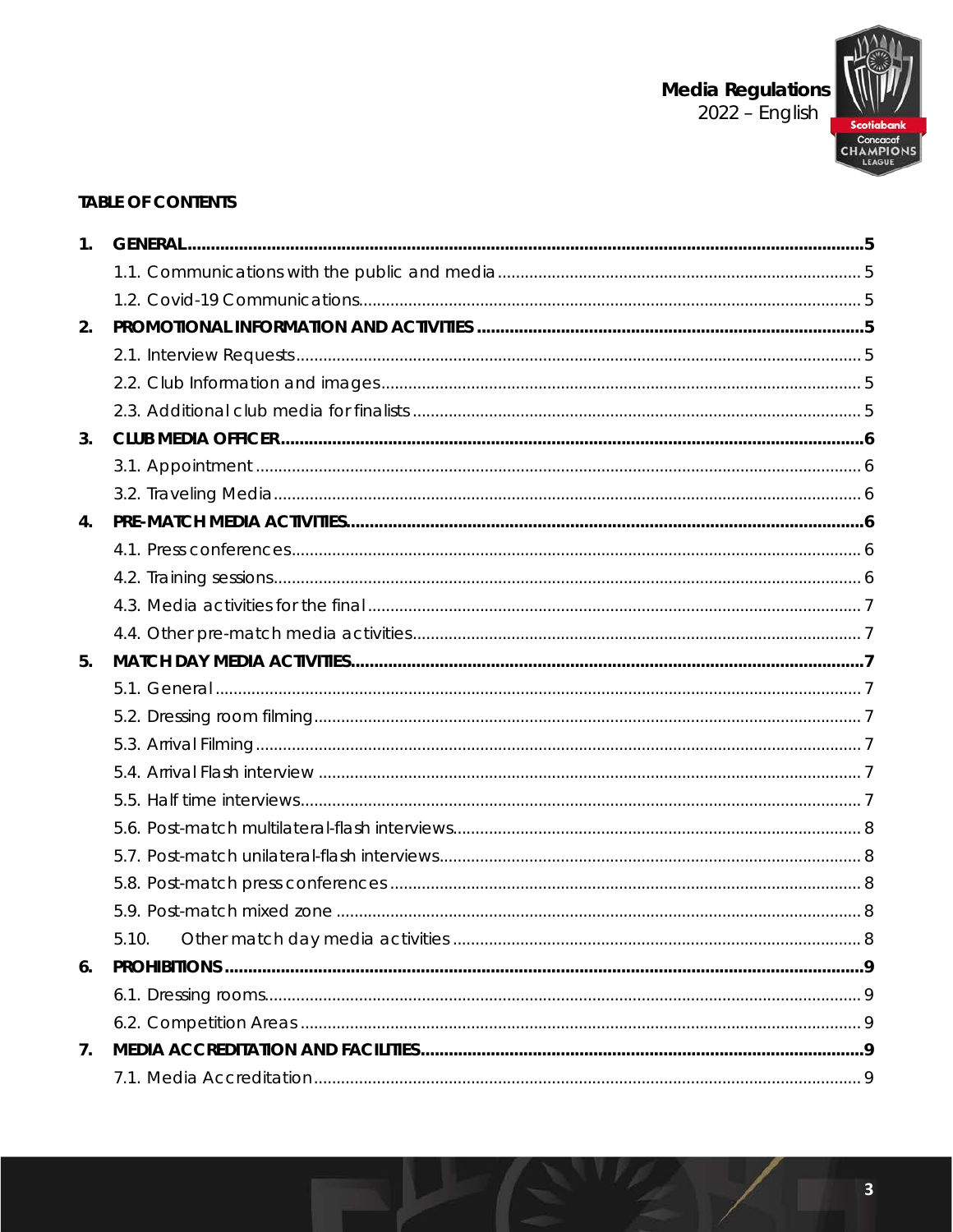# Media Regulations<br>2022 - English



<span id="page-3-0"></span>

| 8. |       |  |
|----|-------|--|
|    |       |  |
|    |       |  |
|    |       |  |
|    |       |  |
|    |       |  |
|    |       |  |
|    |       |  |
|    |       |  |
| 9. |       |  |
|    |       |  |
|    |       |  |
|    |       |  |
|    |       |  |
|    |       |  |
|    |       |  |
|    | 10.1. |  |
|    | 10.2. |  |
|    | 10.3. |  |
|    |       |  |
|    | 11.1. |  |
|    |       |  |
|    | 12.1. |  |
|    |       |  |
|    | 13.1. |  |
|    |       |  |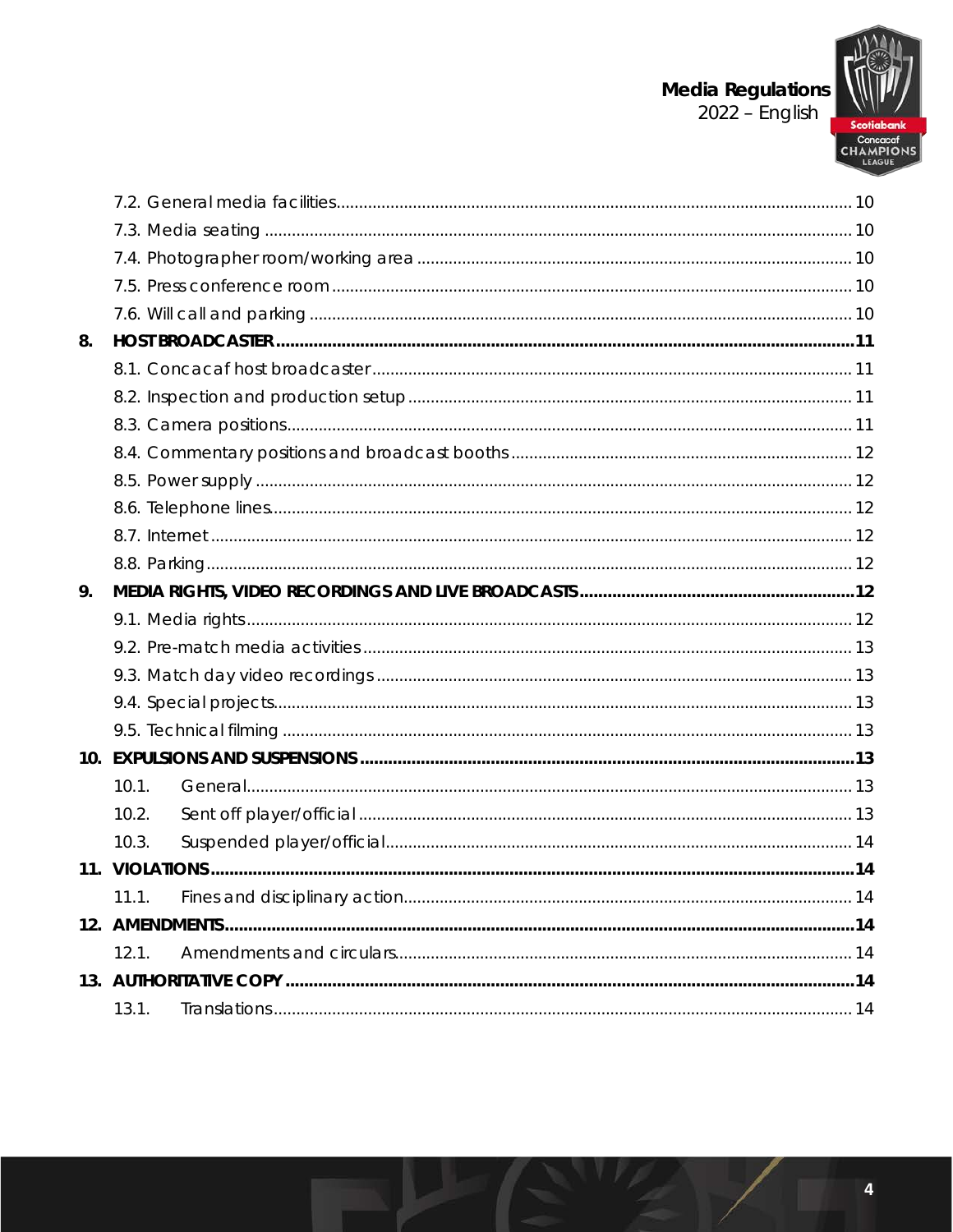

# **1. GENERAL**

#### <span id="page-4-0"></span>1.1. Communications with the public and media

Clubs must make specific attempts in their communications with the public and the media to respect all competition regulations and guidelines in terms of branding and communications.

Officials, staff, players and other delegates must refrain from comments to the media that could be construed as negative regarding the organization and/or execution of the competition, including but not limited to refereeing and logistical matters.

Any intentional act in official media areas by players, coaches, and/or club delegates that could be considered disrespectful towards media members, or the competition is strictly prohibited.

#### <span id="page-4-1"></span>1.2. Covid-19 Communications

The Concacaf Communications Department will be responsible for all competition related communications. This includes, but is not limited to, communications regarding COVID-19 testing results, competition protocols, or should it be required, any communications pertaining to a crisis or emergency incident which takes place at the event.

Individual teams must liaise with the Concacaf Communications Department prior to issuing any public statement regarding competition matters. This includes any proposed communication related to COVID-19 test results and protocols.

# <span id="page-4-2"></span>**2. PROMOTIONAL INFORMATION AND ACTIVITIES**

#### <span id="page-4-3"></span>2.1. Interview Requests

Each club must cooperate to the fullest extent possible with access and interview requests from Concacaf media platforms and its rights holders, before, during and after the competition. Each club must provide Concacaf access to all players in their squad, the head coach and the assistant coach to gather content for host broadcaster operations and Concacaf media platforms. The precise format, requirement and date(s) will be defined and communicated by Concacaf.

#### <span id="page-4-4"></span>2.2. Club Information and images

Each club must, at Concacaf's request, provide information and imagery regarding the club and/or players and any further data requested by Concacaf for promotional purposes. All content must be provided free of charge.

#### <span id="page-4-5"></span>2.3. Additional club media for finalists

The two clubs that qualify for the final will be required to participate in additional media activity to promote the competition and the Final. The exact details regarding this additional media will be communicated to the relevant clubs. The scheduling of the additional media activity for each club must be arranged together by Concacaf and the club, so that media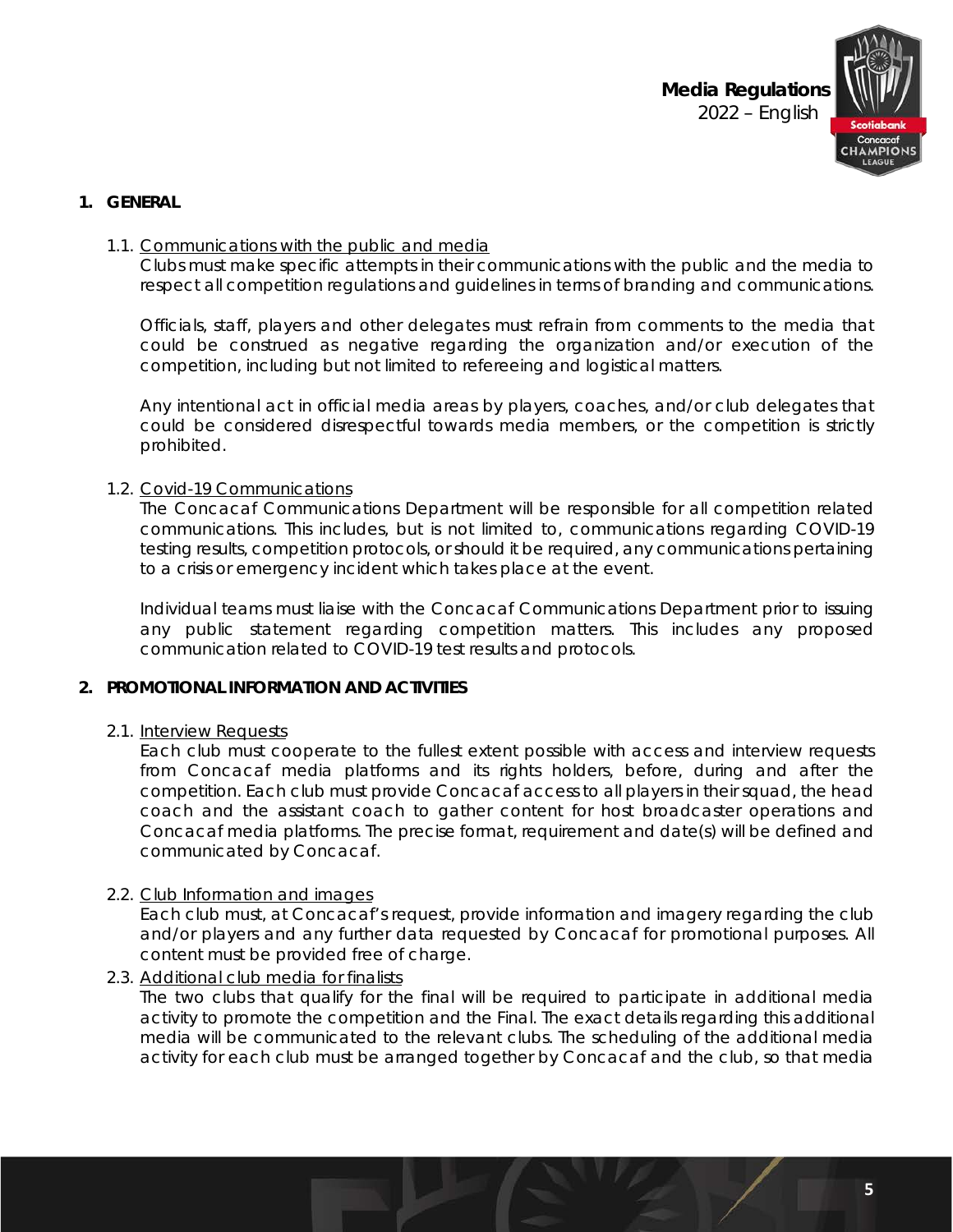

from across the region can participate in both club's activities. If no agreement on scheduling can be reached, Concacaf will make the final decision.

#### <span id="page-5-0"></span>**3. CLUB MEDIA OFFICER**

#### <span id="page-5-1"></span>3.1. Appointment

Each club must appoint a dedicated English-speaking media officer to coordinate the cooperation between the clubs, Concacaf and the media in accordance with these regulations. The media officer must be present at all matches (home and away) to coordinate all media arrangements, including pre-match and post-match press conferences and interviews, and to cooperate with the Concacaf media officer at the venue.

#### <span id="page-5-2"></span>3.2. Traveling Media

If the visiting club is traveling with media, the visiting club media officer must send a full list to the host club media officer and Concacaf, at least one week before the match. The club media officer must also ensure that all requests come from bona fide media representatives. All media members will be required to follow all Concacaf accreditation processes.

#### <span id="page-5-3"></span>**4. PRE-MATCH MEDIA ACTIVITIES**

#### <span id="page-5-4"></span>4.1. Press conferences

Each club must hold a pre-match press conference the day before each match. Each press conference must be attended by the head coach and at least one player.

The scheduling of these press conferences must be arranged by Concacaf in collaboration with the relevant clubs in order to ensure media can participate in all press conferences (virtually and in-person). Press conferences must start between 12:00 pm and 8:00 pm local time (Exceptions to these timings must be agreed in advance with Concacaf). If no agreement on scheduling can be reached, Concacaf will make a final decision.

In principle, all press conferences will be held at the stadium where the match will be played, unless an alternative location is previously agreed with Concacaf. In accordance with Article 7.5 of these regulations, the host club shall be responsible for providing the necessary technical infrastructure. If an alternate location is pre-agreed with Concacaf, each club will be responsible for providing the technical infrastructure necessary.

# <span id="page-5-5"></span>4.2. Training sessions

Pending local arrangements, and only if possible while adhering to strict protocols, clubs must make their training session on the day before each match open to the media for at least 15 minutes.

Concacaf may in collaboration with clubs arrange for one Concacaf photographer to attend 15 minutes of each club's training sessions for editorial and competition promotion purposes.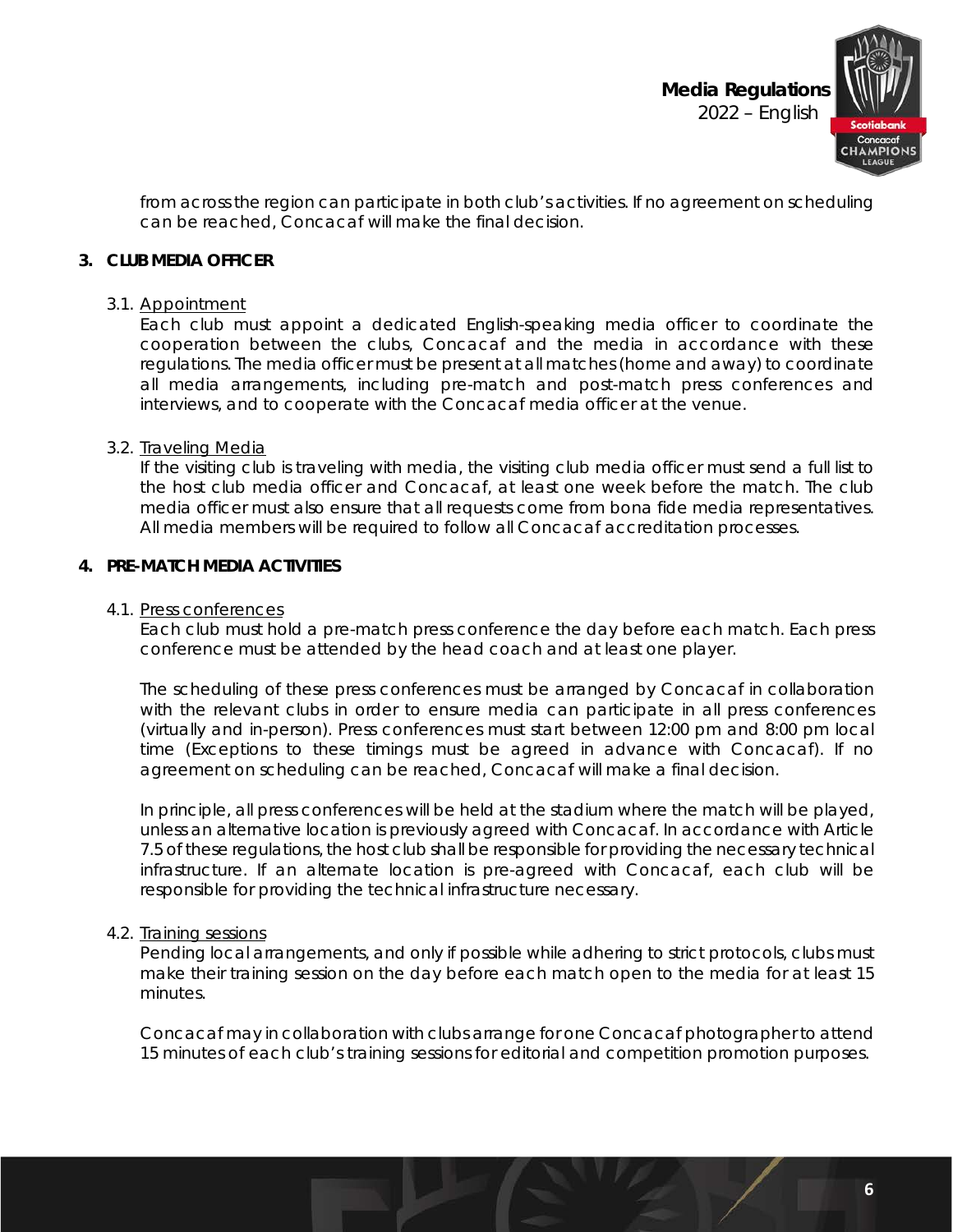

In cases where a team does not intend to hold a training session on the day before the match, the training session on the previous day (two days before the match) will be considered as the official pre-match training session. Concacaf must be informed in advance.

#### <span id="page-6-0"></span>4.3. Media activities for the final

The minimum standards for pre-match media activities will apply for the final. However, additionally each club will be required to participate in an obligatory pre-match media activity, per Article 2.3 of these media regulations.

<span id="page-6-1"></span>4.4. Other pre-match media activities

In addition to the obligatory media activities, each club may organize other activities, but such activities may not replace or be scheduled at the same time as official media activities. Any media or promotional activities arranged by clubs must be undertaken while complying with competition health and safety protocols and regulations.

# <span id="page-6-2"></span>**5. MATCH DAY MEDIA ACTIVITIES**

# <span id="page-6-3"></span>5.1. General

Interviews are not permitted during the match on the field of play itself or in its immediate vicinity. However, upon arrival and post-match interviews will take place under circumstances and in locations pre-determined by Concacaf.

# <span id="page-6-4"></span>5.2. Dressing room filming

The host broadcaster and Concacaf media platforms shall be allowed to enter each clubs' dressing room to collect "mood-setting" shots. This will occur after the kit managers have completed the locker room setup. This activity will be conducted in a manner which adheres to Concacaf health and safety protocols for this competition.

# <span id="page-6-5"></span>5.3. Arrival Filming

Arrival filming will take place immediately upon the arrival of the clubs to the stadium. Only host broadcast and Concacaf media platforms cameras shall have access to film club arrivals.

# <span id="page-6-6"></span>5.4. Arrival Flash interview

Arrival flash interviews are obligatory and will take place upon the arrival of each club to the stadium and prior to entering the dressing rooms. The participation of each club's head coach is obligatory. These interviews will be conducted in a manner which adheres to Concacaf health and safety protocols for this competition.

# <span id="page-6-7"></span>5.5. Half time interviews

Half-time interviews are not obligatory and may take place after having left the locker rooms and on their way to the team benches. These interviews will be conducted in a manner which adheres to Concacaf health and safety protocols for this competition.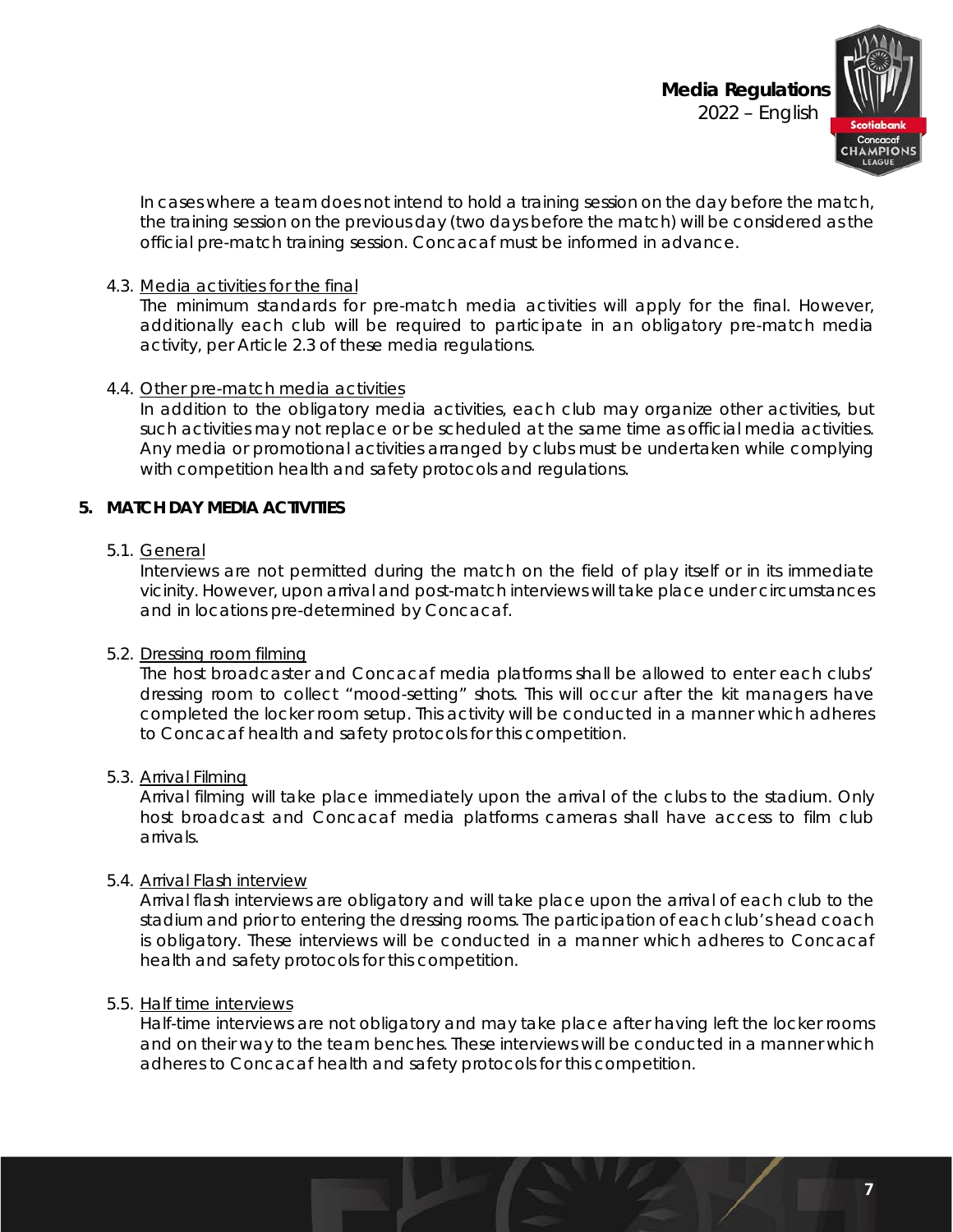**Media Regulations**

2022 – English



#### <span id="page-7-0"></span>5.6. Post-match multilateral-flash interviews

Multilateral-flash interviews are obligatory and will take place after the match in a designated area located next to or on the field of play, or between the field of play and the dressing rooms. Each club must make available a key player (i.e. a player who had a decisive influence on the result) for a minimum of one multilateral-flash interview with the host broadcaster. These interviews will be conducted in a manner which adheres to Concacaf health and safety protocols for this competition.

# <span id="page-7-1"></span>5.7. Post-match unilateral-flash interviews

Unilateral-flash interviews are obligatory and will take place after the match in a designated area close to the dressing rooms or on the field of play. Clubs must make at least two key players (i.e. a player who had a decisive influence on the result) available for interviews with Concacaf designated rights holders. These interviews will be conducted in a manner which adheres to Concacaf health and safety protocols for this competition.

#### <span id="page-7-2"></span>5.8. Post-match press conferences

Each club must conduct a post-match press conference after each game. These must start no later than 10 minutes after the final whistle. For each press conference, the participation of the head coach and one player is obligatory. In principle, following each match the head coach and player of the visiting club will conduct their press conference first.

Access to the press conference will be strictly limited to the participating head coach and player, team media officers and relevant Concacaf officials.

The post-match press conferences will be conducted in a manner which adheres to Concacaf health and safety protocols for this competition.

#### <span id="page-7-3"></span>5.9. Post-match mixed zone

Subject to Concacaf approval and only if it can be arranged in manner which meets all Concacaf health and safety protocols will a post-match mixed zone take place.

When requested by Concacaf, a post-match mixed zone must be set up on the way from the dressing rooms to the club transport area. This area must be accessible only to coaches, players and representatives of the media.

All players from each club who have participated in the match (starting eleven and substitutes) are obliged to pass through the entire mixed zone in order to conduct interviews with the media. Each club is responsible for ensuring that all its players pass through the entire mixed zone.

#### <span id="page-7-4"></span>5.10. Other match day media activities

Each club must fulfil all interview requests from Concacaf and its rights holders before conducting interviews with any official club platforms.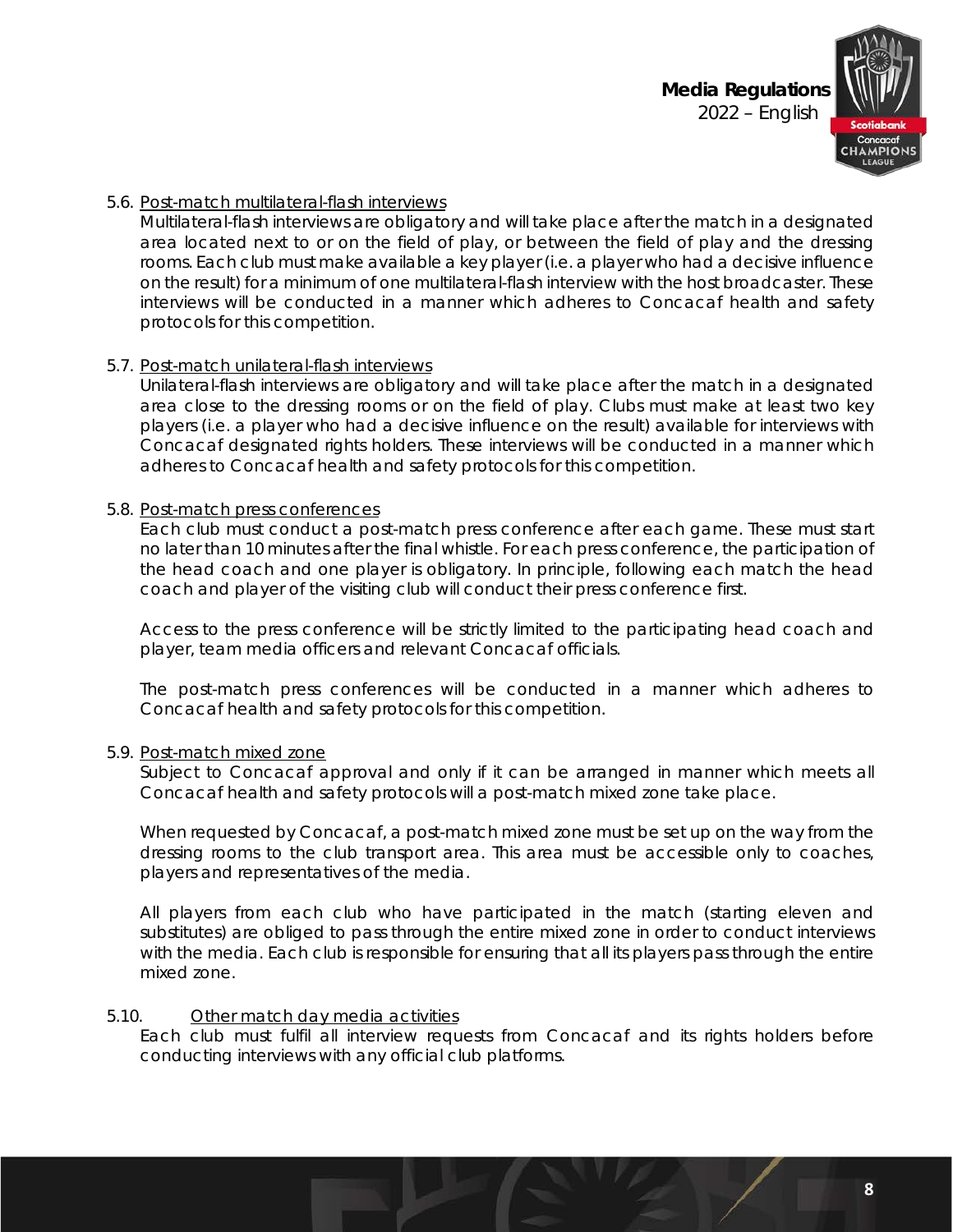**Media Regulations** 2022 – English



# <span id="page-8-0"></span>**6. PROHIBITIONS**

#### <span id="page-8-1"></span>6.1. Dressing rooms

All dressing rooms (clubs and officials) are off limits to media members before, during and after the match.

#### <span id="page-8-2"></span>6.2. Competition Areas

No media representatives will be allowed in the competition areas, during or after a match, except for a limited number of Concacaf photographers and cameramen, as well as production staff of the host broadcast and rights holders (all equipped with the appropriate competition accreditation and bib).

Any individual who has access to competition must adhere to all Concacaf health and safety protocols for this competition.

#### <span id="page-8-3"></span>**7. MEDIA ACCREDITATION AND FACILITIES**

#### <span id="page-8-4"></span>7.1. Media Accreditation

Subject to Concacaf approval, media members may be allowed to attend matches inperson. The attendance of media in-person will only be permitted if it can be arranged in manner which meets all Concacaf health and safety protocols.

The hosting club for each match must handle all media accreditations applications, providing an equal amount of attention to all media.

A final list of media members approved for each match must be shared with Concacaf no later than 36 hours prior to the scheduled kick off time. The list must include each attendee's full name, email and organization.

Concacaf will handle all TV/Radio Rights Holder applications and will provide the hosting club with an approved list of media members.

The success of an application must depend on factors such as the space available because of capacity limitations, as well as the applicant's ability to demonstrate a history of professional coverage of sport and football in general, levels of applications and a past history of compliance with Member Association, Concacaf, and FIFA Media Guidelines.

Acceptance of a media accreditation for the competition expressly implies agreement to work by all Concacaf Guidelines, as well as all health and safety regulations which may be distributed separately.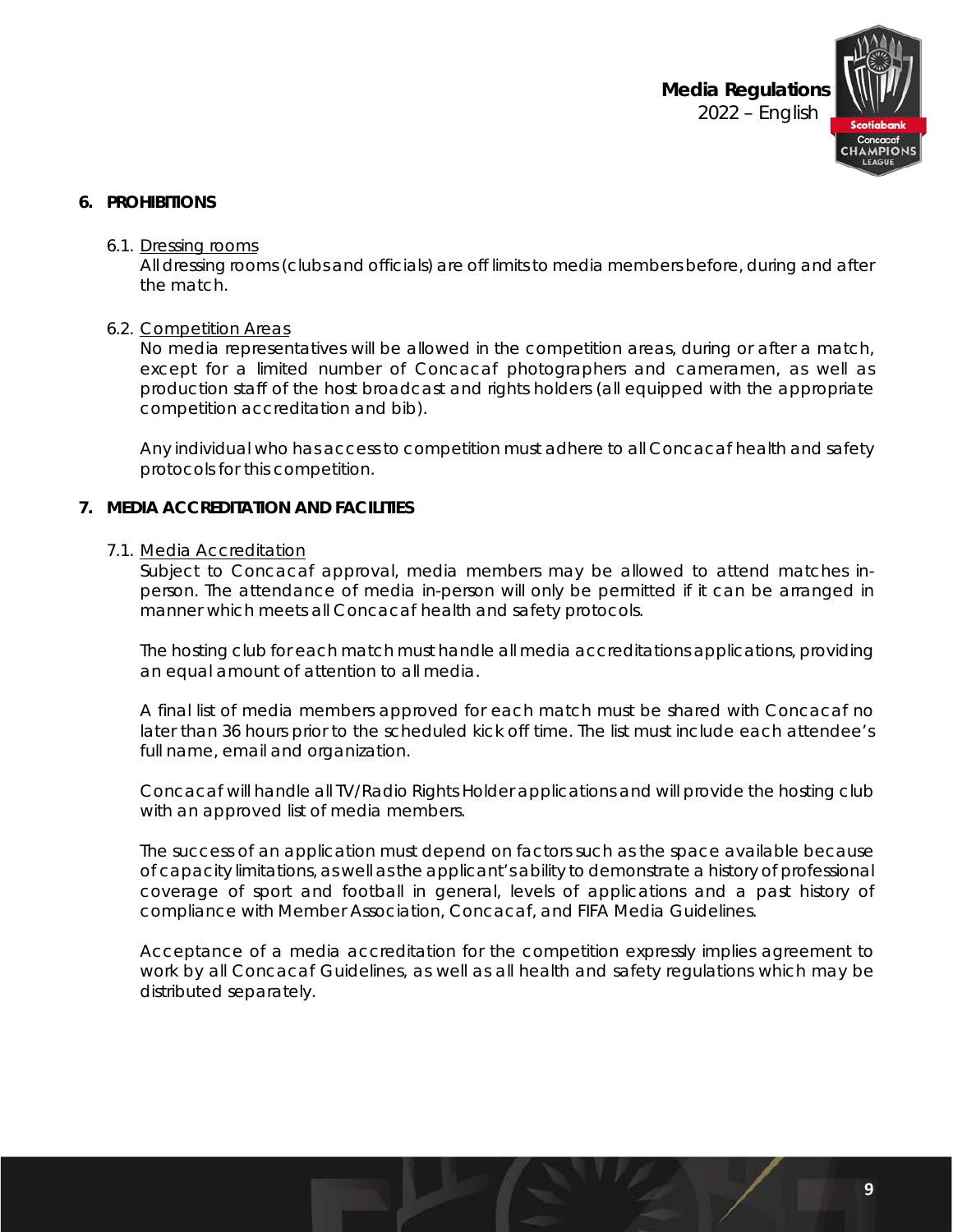

# <span id="page-9-0"></span>7.2. General media facilities

For matches in which Concacaf approves in-person media attendance, the host club must provide appropriate media facilities listed in these media regulations. This includes instances in which the match stadium is under the control of a third party.

# <span id="page-9-1"></span>7.3. Media seating

An adequate number of seats must be made available for media in a separate and secure area, with a clear and unobstructed view of the whole field. All seats must be equipped with desks, a power supply and internet connection (cabled or Wi-Fi).

#### <span id="page-9-2"></span>7.4. Photographer room/working area

An adequate working room/area must be made available for photographers to work from. The room/working area must be equipped with desks, power outlets and internet connection (cabled or Wi-Fi)

Photographer positions during matches will be determined by Concacaf and the host club, ensuring they adhere to Concacaf health and safety protocols for this competition

#### <span id="page-9-3"></span>7.5. Press conference room

An adequate room for pre- and post-match press conferences must be made available starting the morning of match day -1.

The host club shall be responsible for providing the necessary technical infrastructure and services necessary to conduct the press conferences in person and virtually. This includes, but is not limited to:

- A 20 mb download and upload internet line (this internet line cannot be shared);
- A laptop computer or Apple iPad (running iOS version 8.0 or later).
- A professional video camera, either built into a device or a separate webcam.
- A microphone, either built into the device or separate.
- The Zoom app installed on the device (Zoom has an app for Windows, Mac and iOS).

# <span id="page-9-4"></span>7.6. Will call and parking

The host club must designate a media will call window or booth, preferably at or near the stadium's media entrance.

The host club will be required to distribute, in coordination with Concacaf's media officer and/or Venue Press Officer (if assigned), Concacaf media credentials and bibs to approved media members on match day.

Additionally, the host club must make their best effort to provide appropriate parking to approved media members.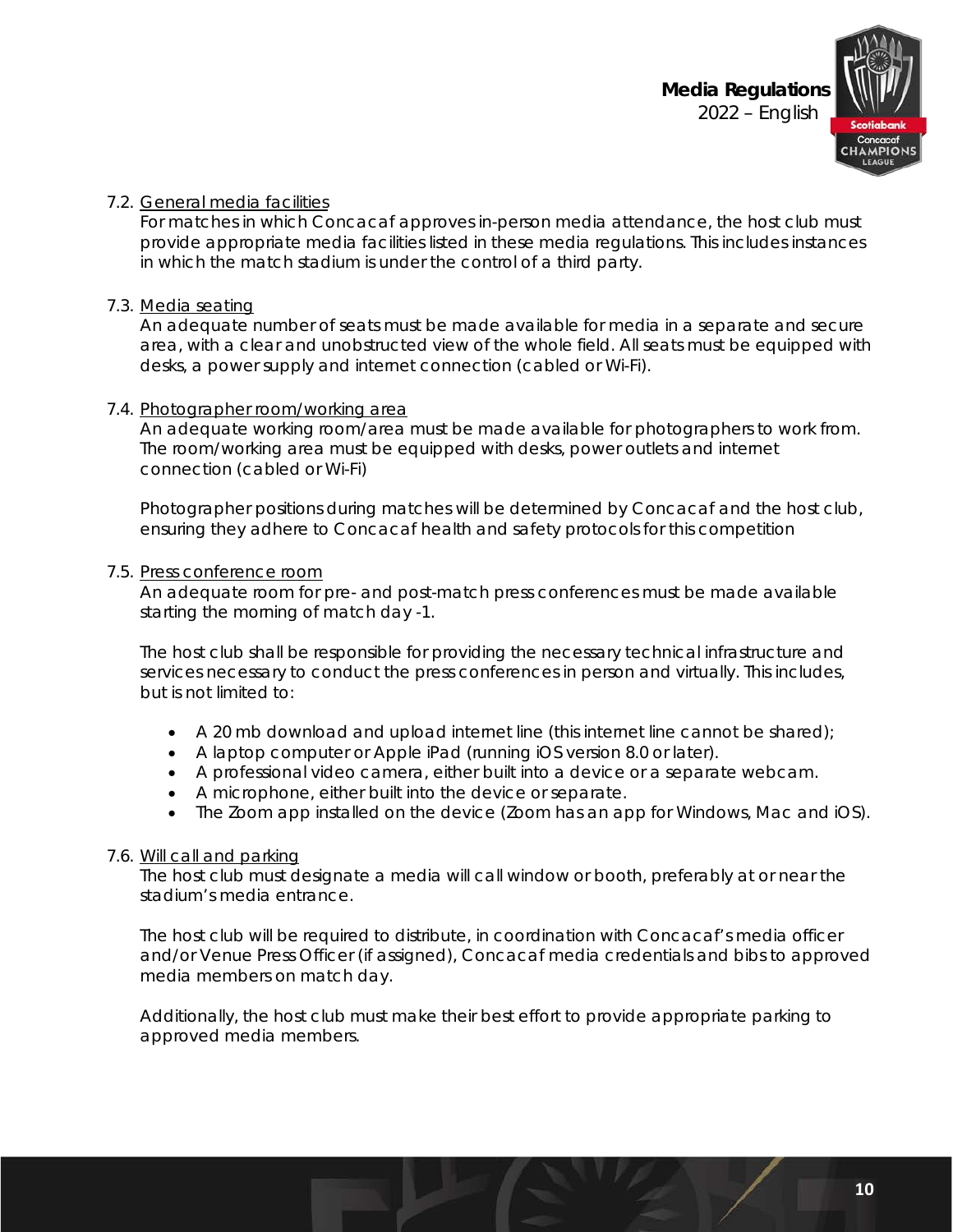**Media Regulations** 2022 – English



# <span id="page-10-0"></span>**8. HOST BROADCASTER**

# <span id="page-10-1"></span>8.1. Concacaf host broadcaster

Concacaf will designate a host broadcaster for each match, which will manage the television production. Each club will be required to collaborate in providing the necessary resources, facilities, and support to ensure that the host broadcaster's needs are met to fulfill Concacaf's contractual obligations and a consistently high standard coverage for all matches.

# <span id="page-10-2"></span>8.2. Inspection and production setup

Each club must provide stadium access for inspection and production setup, as well as adequate stadium lights as per the competition regulations. Additionally, prior to every match, host clubs must make available its most senior operations manager for a broadcast meeting.

# <span id="page-10-3"></span>8.3. Camera positions

In order to guarantee a consistently high standard of coverage for all matches, there is a minimum number of camera positions for the host broadcaster and rights holders. Clubs must ensure that the camera positions can be accommodated unless they present any safety or security risks.

- 8.3.1. Main: Positioned in the main stand and situated exactly on the halfway line. Positions must be provided for at least three cameras on a platform.
- 8.3.2. Low midfield: Field side fixed camera positioned on the halfway line, near the touchline.
- 8.3.3. 18-yard line: Two fixed cameras, one covering each half of the field of play, installed in the main stand at the same level as the main camera. Positions must be provided for at least one camera on each platform.
- 8.3.4. High end zone: One camera installed in the stands behind each goal, at a height that permits the penalty spot to be seen above the goal crossbar.
- 8.3.5. Low behind the goals: Two areas behind each goal, one on the side closest to the main camera and one on the far side of the goal.
- 8.3.6. Reverse main: One fixed field side camera positioned exactly on the halfway line, opposite to the clubs' substitute benches.
- 8.3.7. POV: Mini cameras placed directly behind the goal net, which may be attached to the poles which support the net or the cable connecting the back of the net to the vertical stanchions directly behind the goal.
- 8.3.8. Drone: Subject to stadium, city and country regulations.
- 8.3.9. Beauty cam: Fixed camera mounted high in the stadium to give a panoramic static shot of the stadium.
- 8.3.10. Steadicams: Two Steadicams along the touchline, one covering each half of the field of play and located on the same side as the main camera.
- 8.3.11. Club bench: Once fixed camera inside each clubs' bench may be positioned to cover the substitute players and officials.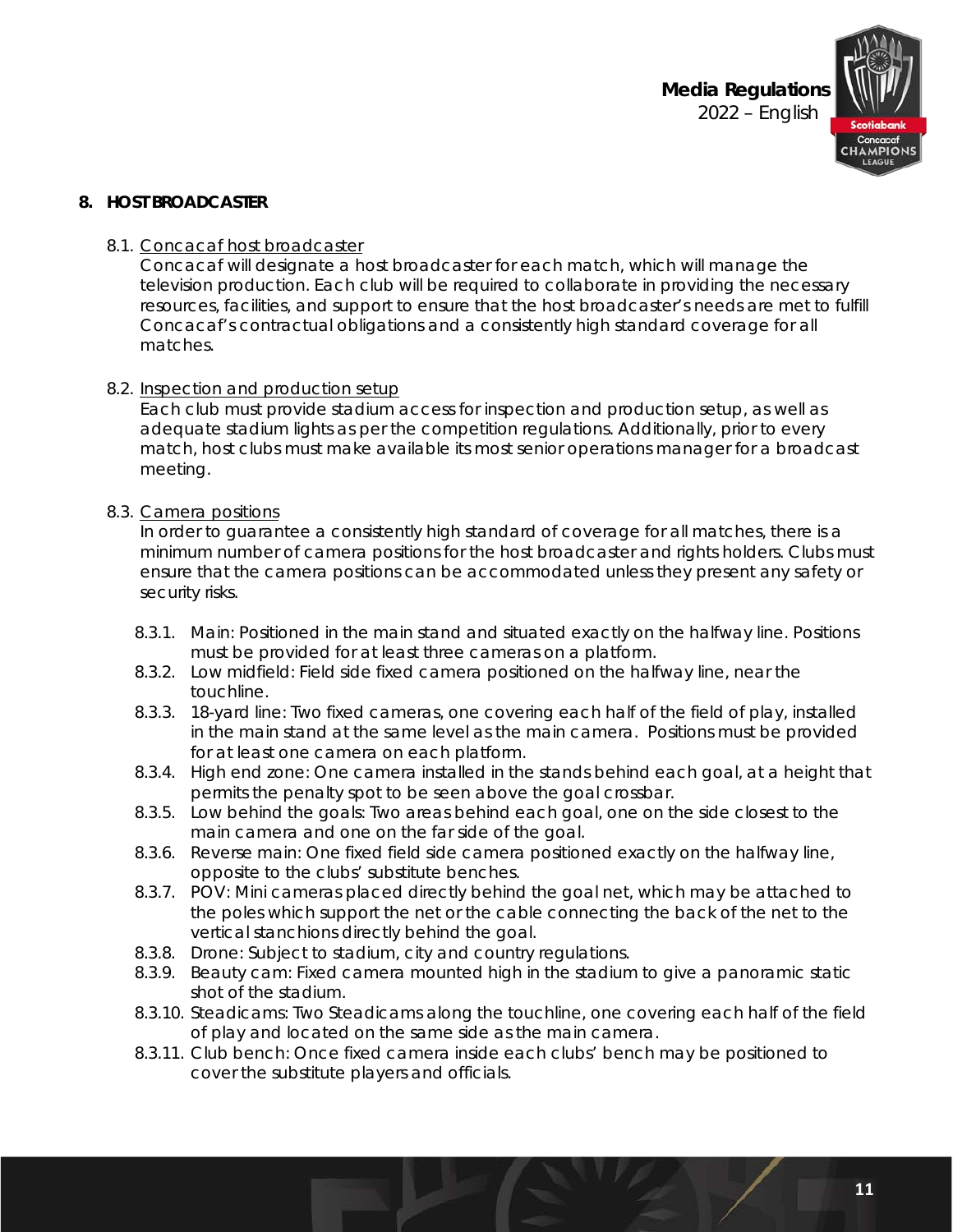

- 8.3.12. PICO camera: A camera behind the goals mounted on a small pole that allows to film at high speed without interfering with the match.
- 8.3.13. Tunnel camera: A camera in the area between the field of play and the dressing room area (or the players' tunnel) may be used before the teams exit the tunnel at the start of the first and second half.
- 8.3.14. Arrival camera: A camera in the area between the club arrival area and the dressing rooms may be used as players and officials exit the official club transport and on their way to the dressing rooms.

#### <span id="page-11-0"></span>8.4. Commentary positions and broadcast booths

The host club must make available to Concacaf and its rights holders all the available commentary positions and broadcast booths in the match stadiums. In cases where the booths are owned/operated by broadcasters, it will be the host club's responsibility to make all these commentary positions and booths available to Concacaf.

# <span id="page-11-1"></span>8.5. Power supply

The host club must provide, free of charge, the necessary power and back-up power to the host broadcast truck(s). In addition, they must provide the required power to the commentary positions, field of play presentation positions and flash interview areas.

#### <span id="page-11-2"></span>8.6. Telephone lines

The host clubs must provide, free of charge, two fixed phone lines, with international dialing access by the host broadcast tv truck position. These telephone lines cannot be shared and must be ready for use 36 hours prior to the official kick off time.

# <span id="page-11-3"></span>8.7. Internet

The host clubs must provide, free of charge, one 20 MB download and upload internet line and one 5 MB download and upload internet line by the host broadcast tv truck parking position. These internet lines cannot be shared and must be ready for use 24 hours prior to the official kick off time.

# <span id="page-11-4"></span>8.8. Parking

In principle, the host club must provide, free of charge, a parking area for at least three expandable tv trucks, thee uplink truck and ten commercial vehicles. Some matches may require more space than the minimum set out above. In such cases, clubs are asked to provide full support to meet these additional needs.

# <span id="page-11-5"></span>**9. MEDIA RIGHTS, VIDEO RECORDINGS AND LIVE BROADCASTS**

# <span id="page-11-6"></span>9.1. Media rights

Concacaf owns and retains exclusive control over all media rights, including all forms of television, radio, internet and mobile platforms (including match trackers).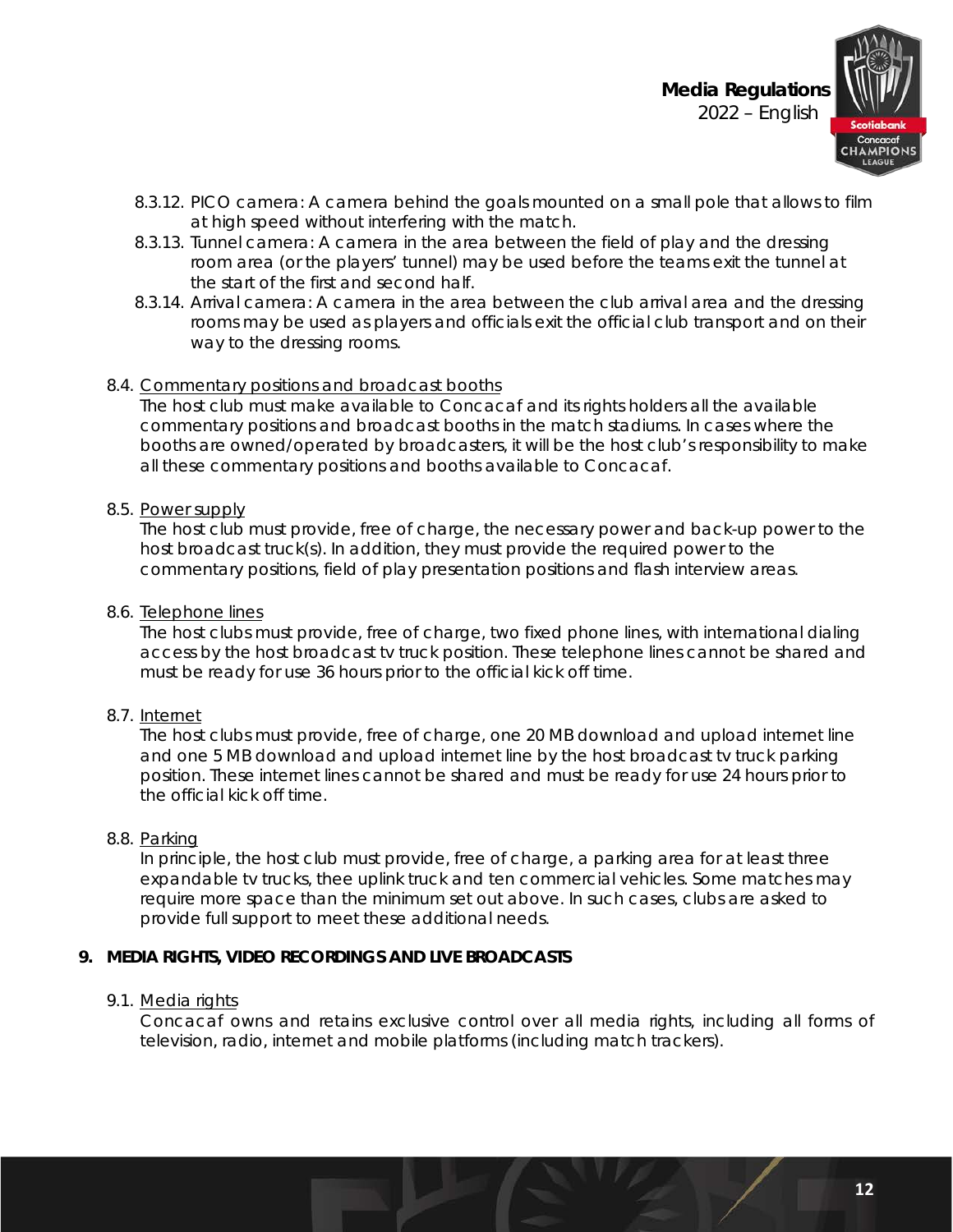

Clubs wishing to operate any video devices must adhere to the competition media regulations.

#### <span id="page-12-0"></span>9.2. Pre-match media activities

On the day before each match, clubs may record footage of all official pre-match media activities described in Article 4. of the competition media regulations.

#### <span id="page-12-1"></span>9.3. Match day video recordings

Under no circumstance may a club record footage or do live streaming from any area within the match stadium, this includes any portion of a match. Clubs wishing to obtain match highlights/footage must contact Concacaf and the corresponding tv rights holder in their territory.

# <span id="page-12-2"></span>9.4. Special projects

Clubs wishing to operate any video recording device(s) for any other purposes than those described in the competition media regulations, including but not limited to special projects, must seek and receive written approval from Concacaf and the corresponding tv rights holder in its territory. Additionally, footage gathered could be subject to further rights clearance, depending on its intended use.

#### <span id="page-12-3"></span>9.5. Technical filming

Each club will be permitted to use one designated camera to make a technical copy of a match. The technical filming must take place from a position pre-determined by Concacaf. The accredited club member making the recording must wear the competition club video bib.

Depending on the available camera spaces, clubs may be allowed to make a technical copy of other matches in which they are not participating. Priority for the available camera positions will be given to the host broadcaster, rights holders and the clubs competing in the match. All other available positions will be assigned in the order in which requests are received.

Under no circumstance can footage obtained via technical filming be used for editorial or promotional purposes.

# <span id="page-12-4"></span>**10. EXPULSIONS AND SUSPENSIONS**

#### <span id="page-12-5"></span>10.1. General

Each club must ensure that sent off and suspended players/club officials adhere to the Disciplinary Matters Circular regarding participation in official media activities.

# <span id="page-12-6"></span>10.2. Sent off player/official

A player/official who has been sent off may not participate in any match day media activities.